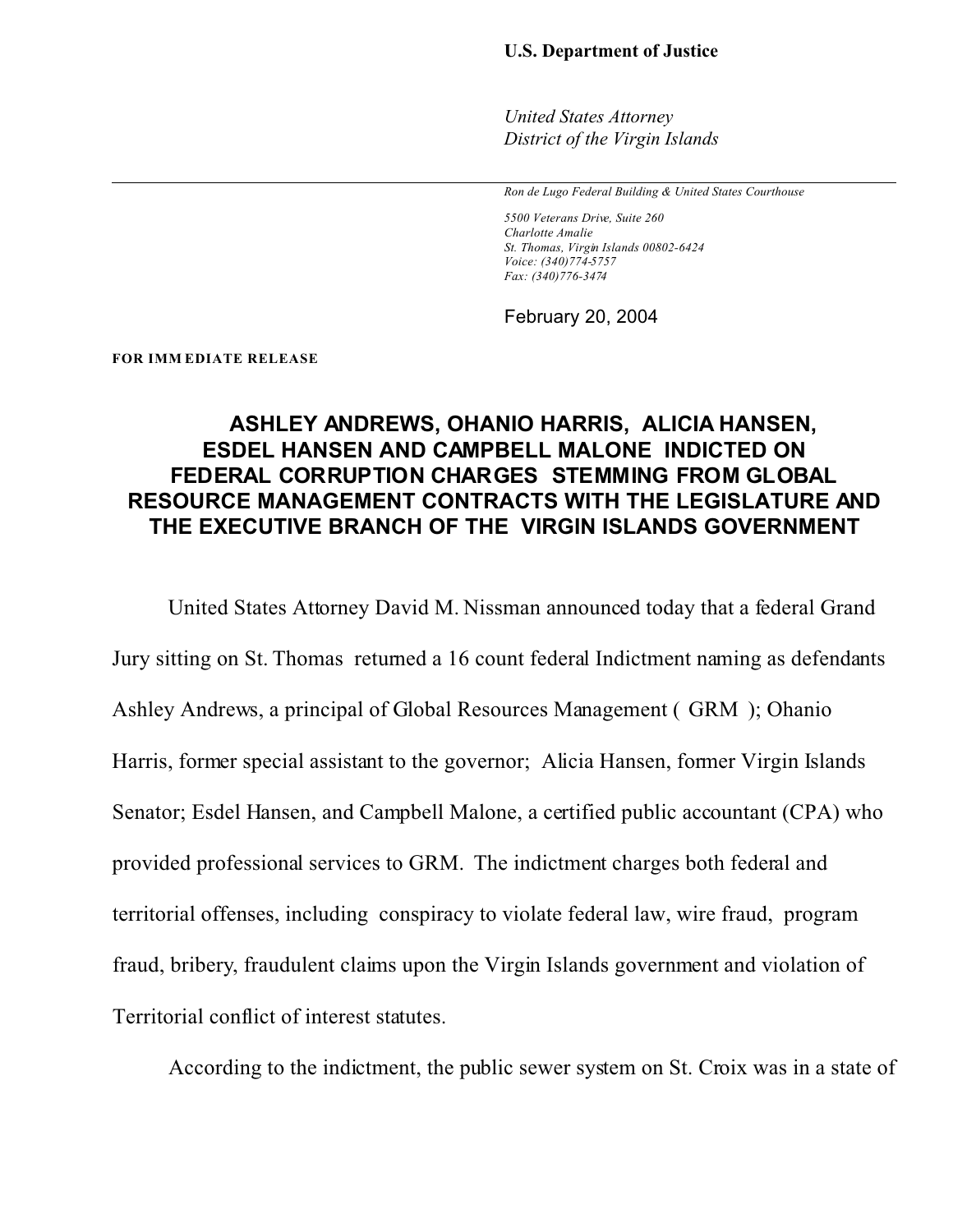disrepair causing, among other things, severe environmental hazards to the people of, and visitors to, the Virgin Islands. In particular, the public sewer system on St. Croix regularly disgorged raw sewage into the sea. At various times, raw sewage overflowed into the streets in St. Croix and was pumped directly into the harbors in Christiansted and Frederiksted. At such times, approximately 1.7 million gallons of raw sewage had been pumped into the harbors on a daily basis. The human feces included in that sewage contains a large number of pathogenic microorganisms, including bacteria and viruses. These pathogens are extremely harmful to humans.

The indictment alleges that OHANIO HARRIS, ASHLEY ANDREWS, CAMPBELL MALONE, ALICIA HANSEN and ESDEL HANSEN and others conspired, in violation of federal law, with the objective of corruptly obtaining money for GRM. To achieve that objective, the defendants performed various tasks on an asneeded basis, including: establishing GRM and obtaining various licenses; agreeing to share any profits generated by GRM among certain individuals, including Ashley Andrews and Ohanio Harris; introducing GRM principals to government officials; causing meetings to be convened to consider GRM for a sewer repair contract to be performed on St. Croix; causing the award of a sewer repair contract to GRM without competitive bidding and transmitting false statements to the Virgin Islands Government in an effort to secure compensation for the sewer repair contract after it was terminated.

The indictment further alleges that ASHLEY ANDREWS, OHANIO HARRIS,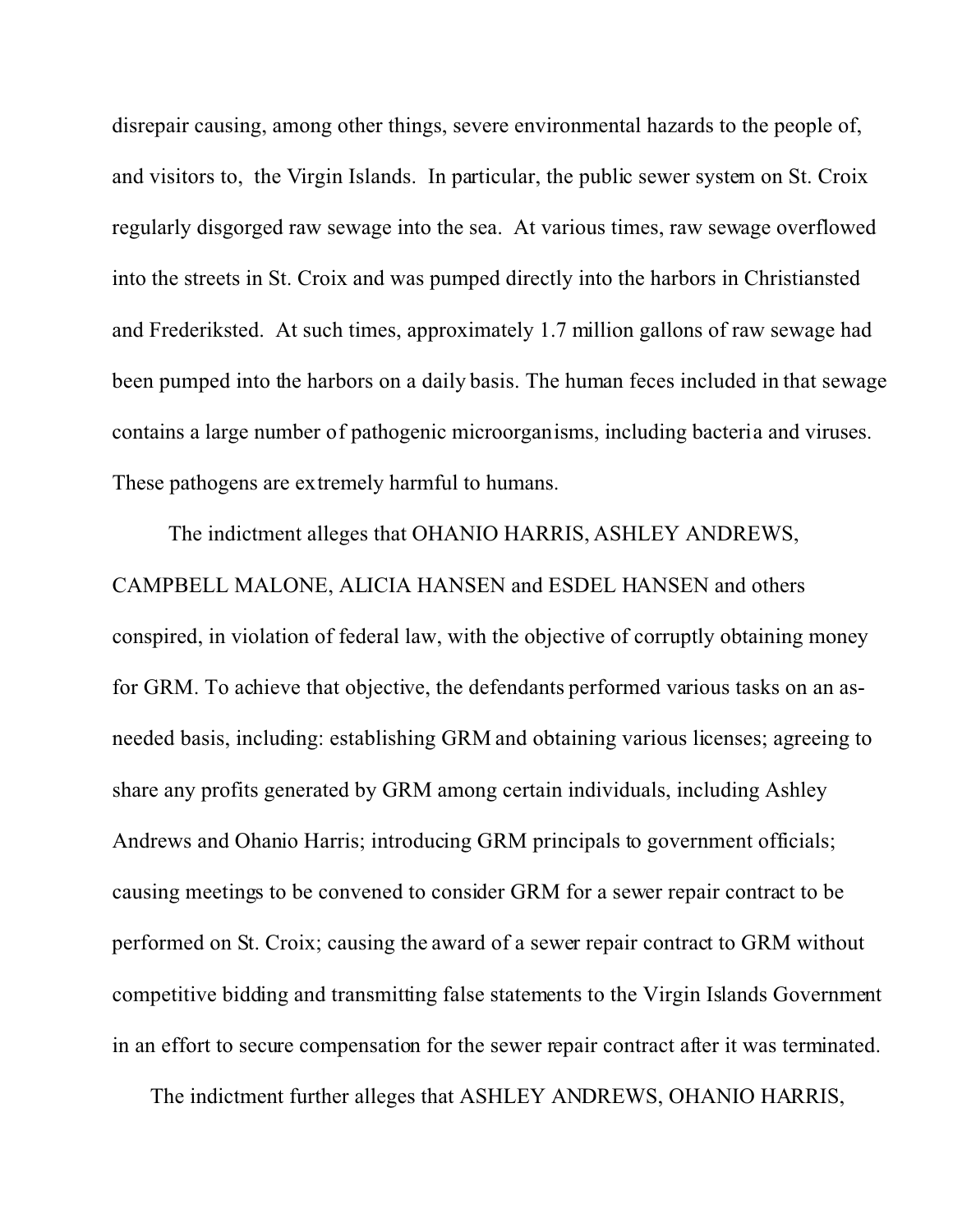CAMPBELL MALONE and others participated in a scheme to corruptly obtain money and property and to deprive the people of the Virgin Islands of the intangible right of honest services, by means of material false and fraudulent pretenses and representations, omissions and concealment of material facts.

According to the indictment, the scheme involved securing a no-bid contract for sewer repair work and generating a fraudulent claim for expenses incurred as a result of preparing a proposal for a contract to repair the St. Croix sewer system.

As part of the scheme to defraud the Virgin Islands government of honest services and in furtherance thereof the grand jury charged that the defendants OHANIO HARRIS, ASHLEY ANDREWS, CAMPBELL MALONE and others known and unknown to the Grand Jury, each of whom had different roles in the scheme and performed tasks to further the scheme, including: making corrupt arrangements to secure apparent bonding for GRM to perform the sewer repair contract; transmitting e-mail communications in an effort to secure bonding for GRM for the sewer repair contract; executing documents, or directing others to do such acts, that would cause GRM to receive a bond for the sewer repair contract; and, deprived the Virgin Islands government and its citizens of their right to the honest services of an agent of the Virgin Islands when Ohanio Harris, a territorial officer, obtained an interest in GRM, financial and otherwise, which was in substantial conflict with the proper discharge of Ohanio Harris duties in the public interest.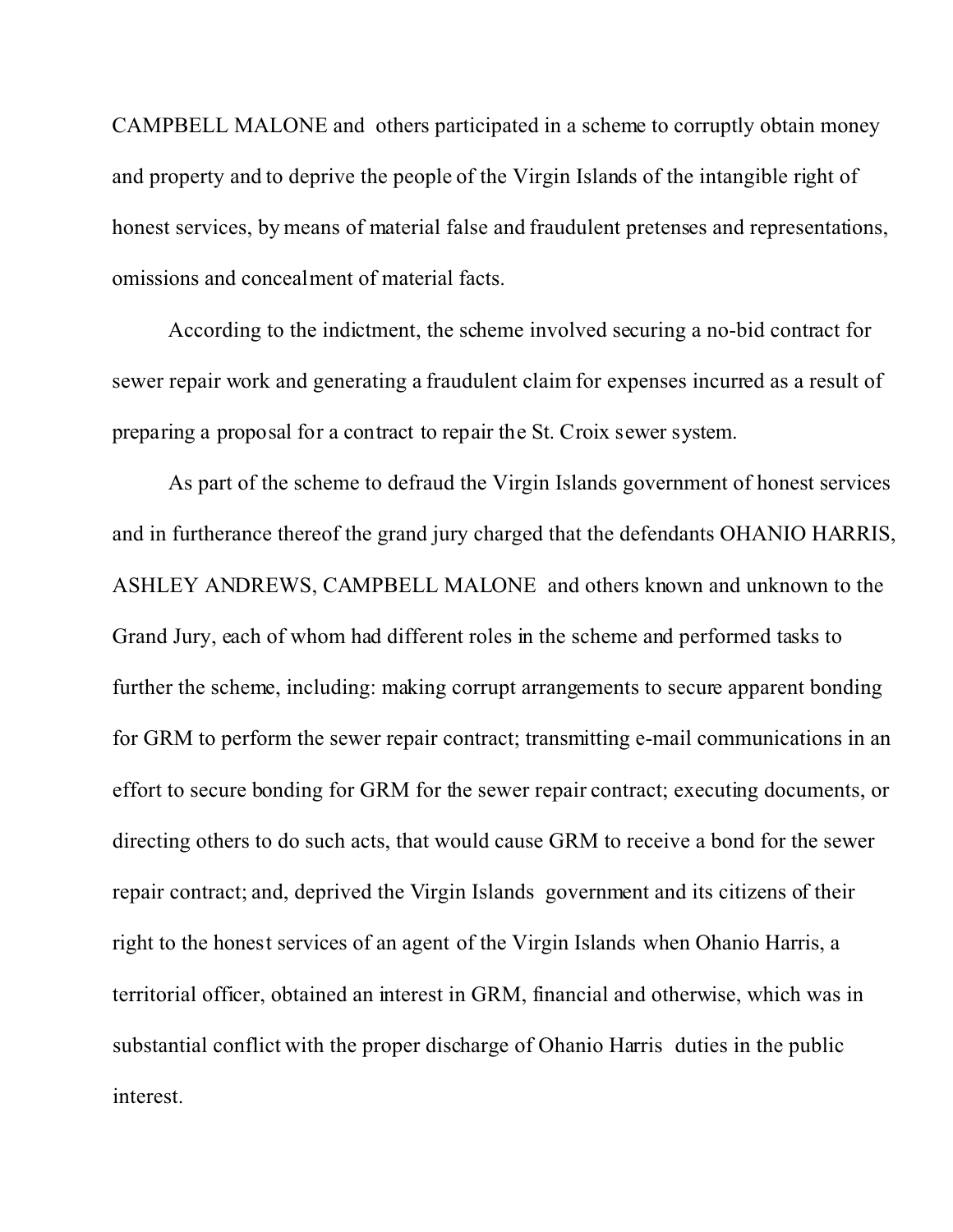Conspiracy to violate federal law carries a maximum statutory penalty of five years imprisonment and a fine of \$250,000. Wire Fraud carries a maximum penalty of twenty years imprisonment and a fine of \$250,000. Program Fraud carries a maximum penalty of ten years imprisonment and a fine of \$250,000. Bribing Certain Public Officers carries a maximum penalty of five years imprisonment and a fine of \$1,000. Fraudulent Claims carries a maximum penalty of two years imprisonment and a fine of \$500,000. Receipt of a Bribe carries a maximum penalty of five years imprisonment and a fine of \$1,000. Conflict of Interest carries a minimum penalty of one year and a maximum penalty of five years imprisonment and a fine of \$5,000.

U.S. Attorney Nissman stated that at a time when essential services to the people of the Virgin Islands are in jeopardy, it is critical that those who corruptly compromise those essential services and take advantage of urgent public need in an effort to gain personal enrichment need to be held accountable.

Attorney Nissman emphasized that an indictment is merely a charging document and that, as in all criminal cases, the defendants are presumed innocent unless and until convicted in a court of law.

U.S. Attorney Nissman stated that this case was the result of a joint investigation by the Office of the Virgin Islands Inspector General, the Federal Bureau of Investigation and the U.S. Department of Interior, Office of the Inspector General s Investigation Division. He commended their hard work and added that the Virgin